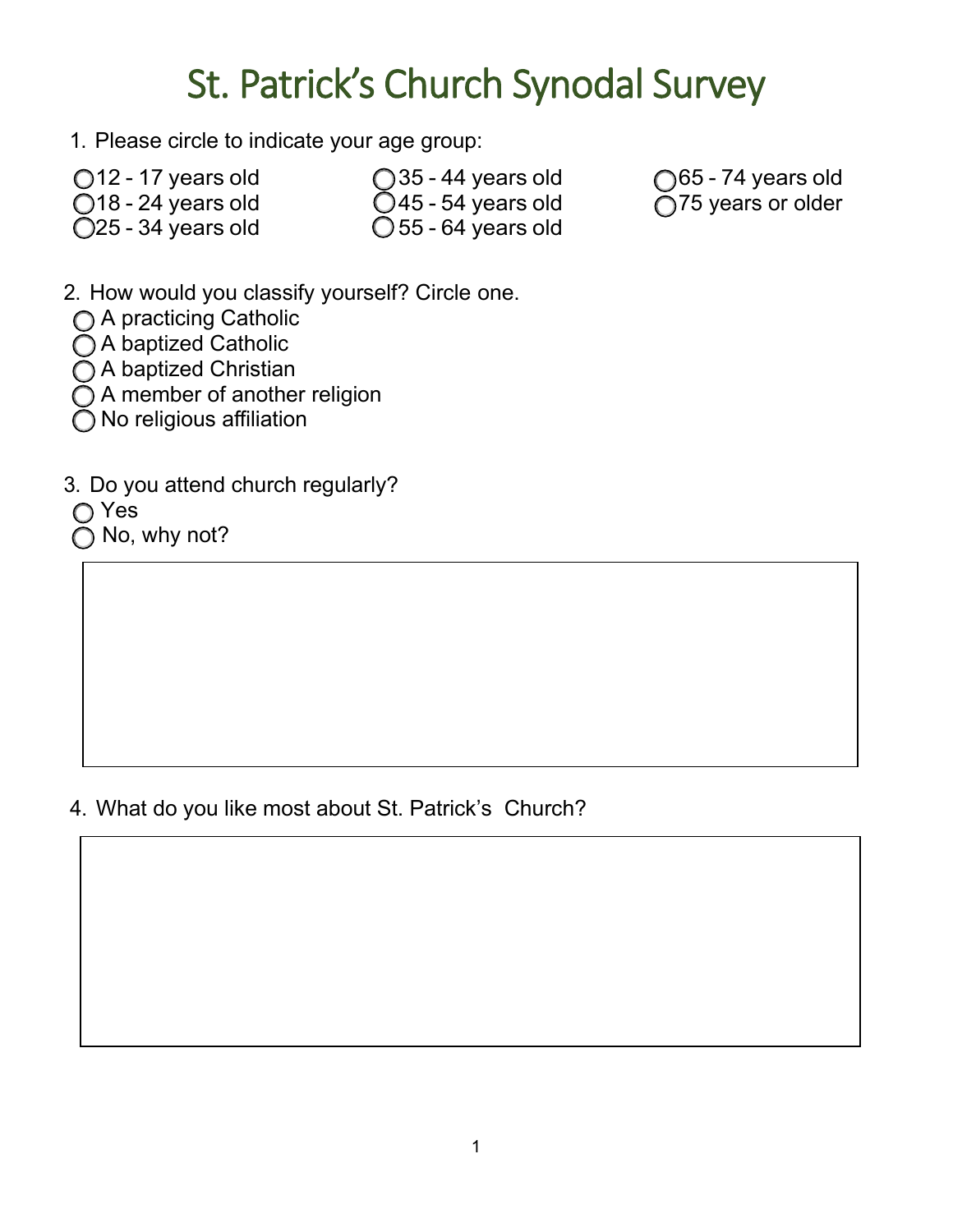|  |  |  | 6. What role would you be willing to play in improving St. Patrick's Church? |  |  |
|--|--|--|------------------------------------------------------------------------------|--|--|
|  |  |  |                                                                              |  |  |

- Ministries ( Hospitality, Sacristan, Choir, Cleaning, Social Event Planning, Decoration, Lectors, Men's Fellowship, Charismatic Prayer Group, Sacred Heart Society, Shut-Ins, Visitation, Youth Group)
- **C** Community Outreach
- **O**Fundraising

◯ Other

7. Do you believe that your voice is heard by the Church? **O**Yes ONo, why?

8. How can the Church become more involved in community outreach?